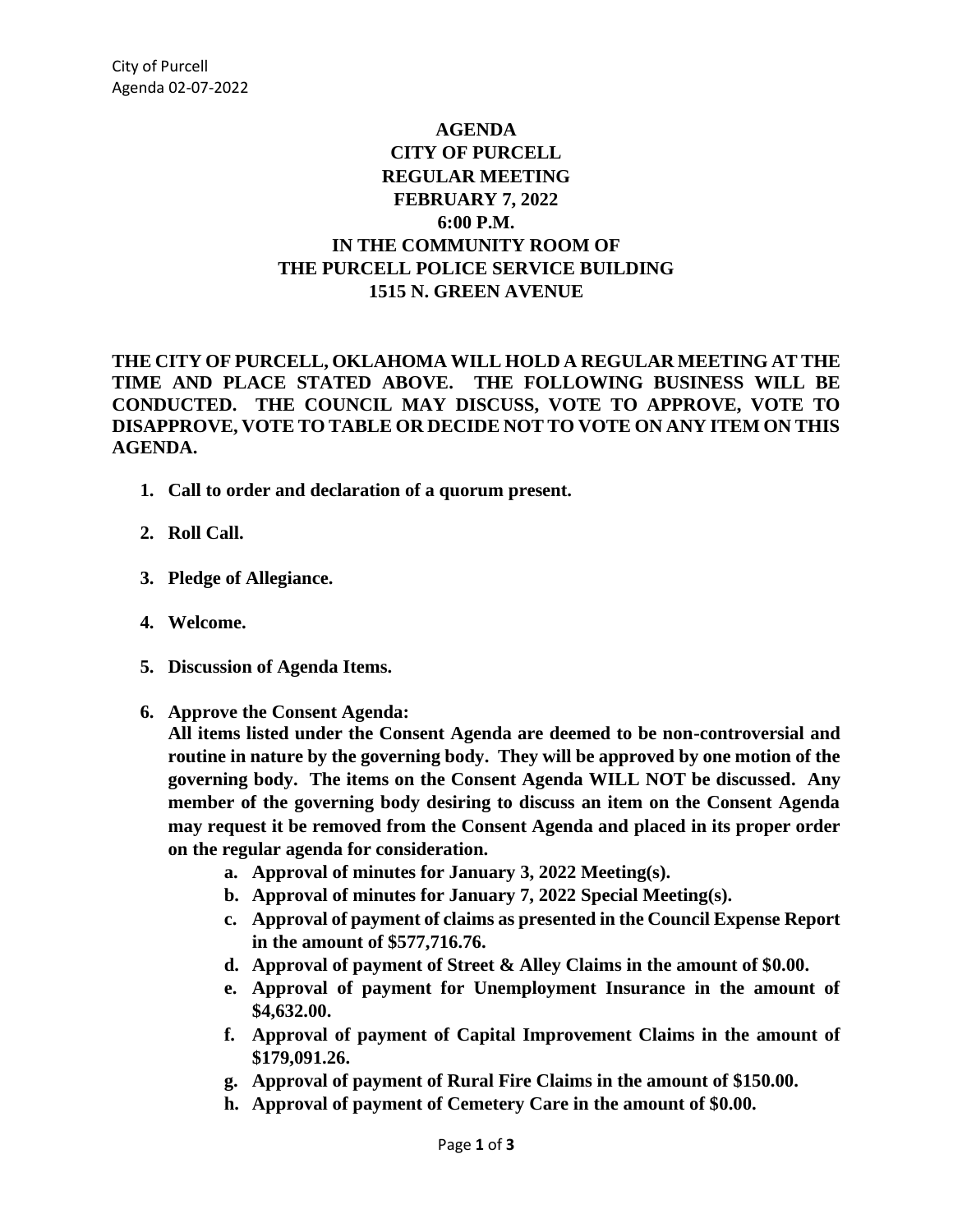- **i. Approval of payment for Airport Authority Claims in the amount of \$28,438.61.**
- **j. Approval of estimated payroll in the amount of \$295,000.00.**
- **k. Approval of the Treasurer's Financial Report.**
- **l. Approval of Proclamation designating February 5th Lester Lane, Jr. Day.**
- **7. Consideration and possible action on items removed from the Consent Agenda.**
- **8. Presentation and discussion of the Treasurer's Financial Report.**
- **9. Presentation and discussion of the City Manager Report.**
- **10. Discussion and possible action concerning Budget Amendment GF-2022-2 increasing Animal Shelter Donation and Grounds Maintenance Appropriations both in the amount of \$5,000.**
- **11. Discussion and possible action concerning a recommendation from the Purcell Parks and Recreations Advisory Board to appoint Ariel Anglin to fill a vacancy on the board.**
- **12. Discussion and possible action concerning a recommendation from the Purcell Parks and Recreations Advisory Board to set the 2022 Independence Day Celebration on Friday July 1, 2022.**
- **13. Discussion and possible action for Purcell Parks and Recreation to bid out for roof replacement on park pavilions.**
- **14. Discussion and possible action to purchase a Federal Signal storm siren from Chickasaw Personal Communications for \$26,774.09 to be placed in the area of Quail Ridge Run (State Bid # SW0404).**
- **15. Discussion concerning prohibition of the sale of fireworks in the city limits.**
- **16. Discussion and possible action concerning the recommendation from OMAG to approve Claim No. 210801-1-DD (Snell).**
- **17. Discussion and possible action to approve the City Manager to sign a proclamation declaring March 8, 2022 the 100th anniversary of McClain Bank.**
- **18. Discussion and possible action concerning the City of Purcell signing an agreement to reimburse the Fraternal Order of Police for tuition and required student purchase items for new hires to attend the Basic Peace Officer Certification at Moore-Norman Technology Center; to be reimbursed only at the completion of a 4 year contract term.**